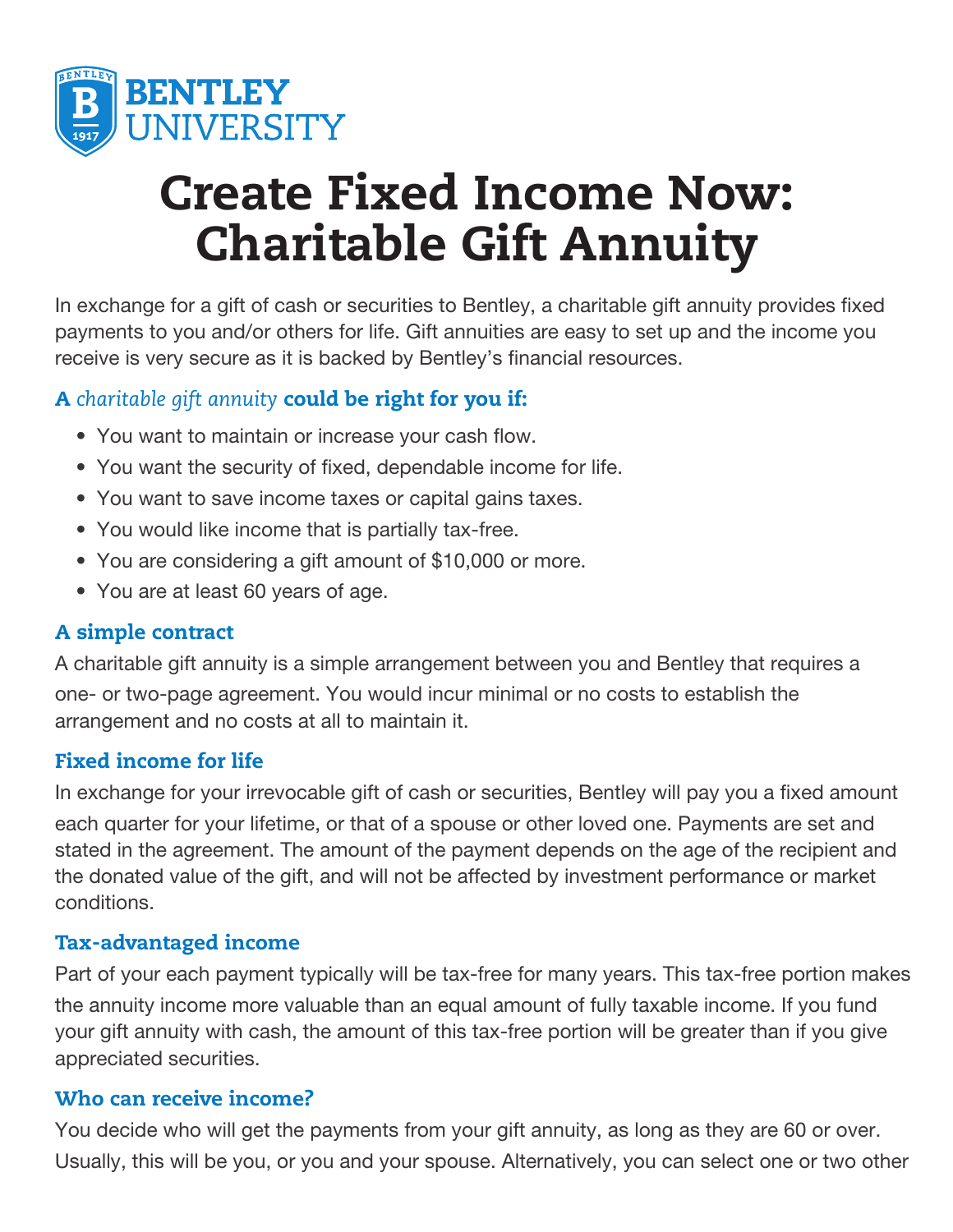people to receive the income from your gift annuity. For example, you may wish to provide income for parents, a sibling, or a good friend. At most, two people can receive income from one gift annuity.

#### Annuity rate depends on age

The level of your income depends on the amount donated and the age of the payment recipient(s). The older you are when you make your gift, the higher the annuity rate you will receive. If you choose other people to receive the payments from your gift annuity, their ages at the time of your gift will determine their annuity rate. Bentley's minimum age for an income recipient is 60.

#### Tax benefits

Income tax - By funding a charitable gift annuity, you would earn an immediate income tax charitable deduction in the year of your gift, providing tax savings if you itemize. The amount of this deduction will depend on several factors. If you cannot use the entire deduction that year, you may carry forward any unused deduction for up to five additional years.

Capital gains tax - If you give appreciated stock or other securities to create a gift annuity, you will pay tax on only a portion of your capital gain. Even better, if you are the payment recipient of your gift annuity, you will be able to report this capital gain in installments over many years.

| Age | <b>Payment Rate</b> | <b>Annuity</b> | <b>Deduction</b> |
|-----|---------------------|----------------|------------------|
| 60  | 4.4%                | \$440          | \$3,496          |
| 65  | 4.7%                | \$470          | \$3,961          |
| 70  | 5.1%                | \$510          | \$4,465          |
| 75  | 5.8%                | \$580          | \$4,859          |
| 80  | 6.8%                | \$680          | \$5,233          |

#### Sample Annuity Rates for Gift Amount of \$10,000

\* Based on rates recommended by the American Council on Gift Annuities (subject to change). May 2018

#### Assets to consider

Cash currently held in a savings account, bank CD, or money-market fund makes an excellent funding asset. Usually, a gift annuity will provide you with more income than any of these investments produce.

Securities, especially highly-appreciated securities that you have owned long-term (a year and a day or longer), are also an excellent funding asset. Giving them to us in exchange for a gift annuity will allow you to use the gain to increase your cash flow and avoid substantial capital gains tax at the same time.

#### Example

Helen is a 71 year-old Bentley alumna. She would like to make a significant gift to Bentley, but she is dependent on the income produced by her investments. One of these investments is stock that she and her late husband purchased many years ago for \$3,000.